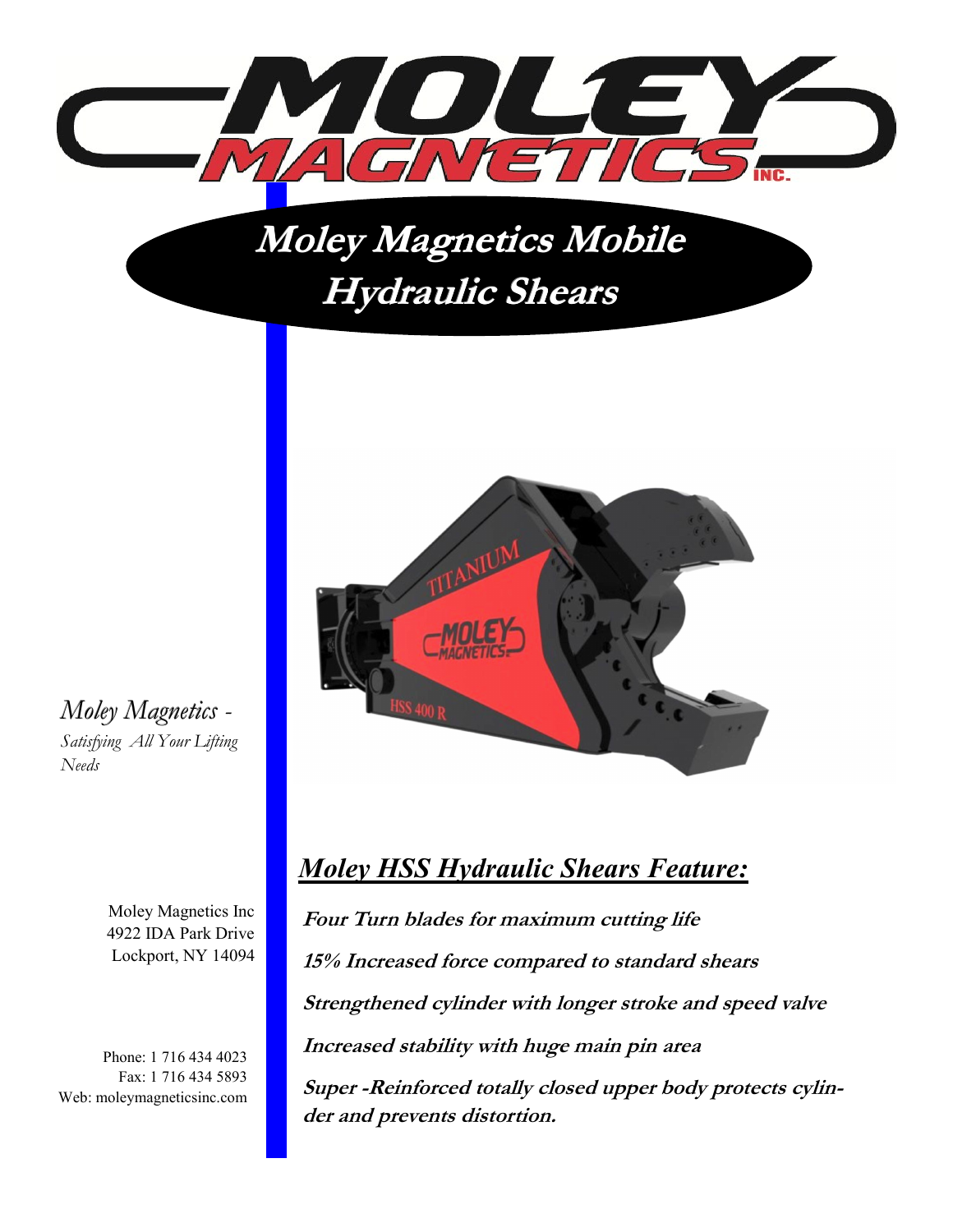

# *HSS Shears Weights and Sizes*





| <b>Model</b>     |       | Weight Weight | Open-<br>ing  | Open-<br>ing | main<br>pin | <b>Force at Force at</b><br>cutting<br>area | <b>Excavator Weight</b><br><b>Minimum</b> |                | <b>Excavator Weight Mini-</b><br>mum |           |
|------------------|-------|---------------|---------------|--------------|-------------|---------------------------------------------|-------------------------------------------|----------------|--------------------------------------|-----------|
|                  |       |               |               |              |             |                                             | 2° Mem-<br>ber                            | 3° Mem-<br>ber | 2° Member                            | 3° Member |
|                  | Lbs   | Kg            | <b>Inches</b> | mm           | t           | t                                           | t                                         | t              | Mt                                   | Mt        |
| <b>HSS 100R</b>  | 1543  | 700           | 13.8          | 351          | 437         | 304                                         | 4.7                                       | 7.7            | 4,3                                  | 7,0       |
| <b>HSS 200R</b>  | 3262  | 1480          | 18.5          | 470          | 776         | 445                                         | 8.9                                       | 14.6           | 8,1                                  | 13,3      |
| <b>HSS 300R</b>  | 5291  | 2400          | 22.8          | 580          | 1162        | 738                                         | 14.5                                      | 23.8           | 13,2                                 | 21,6      |
| <b>HSS 400R</b>  | 7716  | 3500          | 25.9          | 660          | 1517        | 907                                         | 21.2                                      | 34.7           | 19,3                                 | 31,5      |
| <b>HSS 500R</b>  | 10803 | 4900          | 27.9          | 710          | 1709        | 988                                         | 30                                        | 49             | 27,2                                 | 44,6      |
| <b>HSS 600R</b>  | 12125 | 5500          | 32.1          | 815          | 1873        | 1314                                        | 38                                        | 62.4           | 34,7                                 | 56,7      |
| <b>HSS 800R</b>  | 16755 | 7600          | 35.4          | 900          | 2317        | 1433                                        | 46                                        | 75.3           | 41,8                                 | 68,4      |
| <b>HSS 1000R</b> | 20944 | 9500          | 37.9          | 965          | 2357        | 1759                                        | 56.9                                      | 93.1           | 51,7                                 | 84,6      |

Moley Magnetics Inc. ● 4922 IDA Park Drive ● Lockport, NY 14094

Phone: 1 716 434 4023 ● Fax: 1 716 434 5893 ● Web: moleymagneticsinc.com